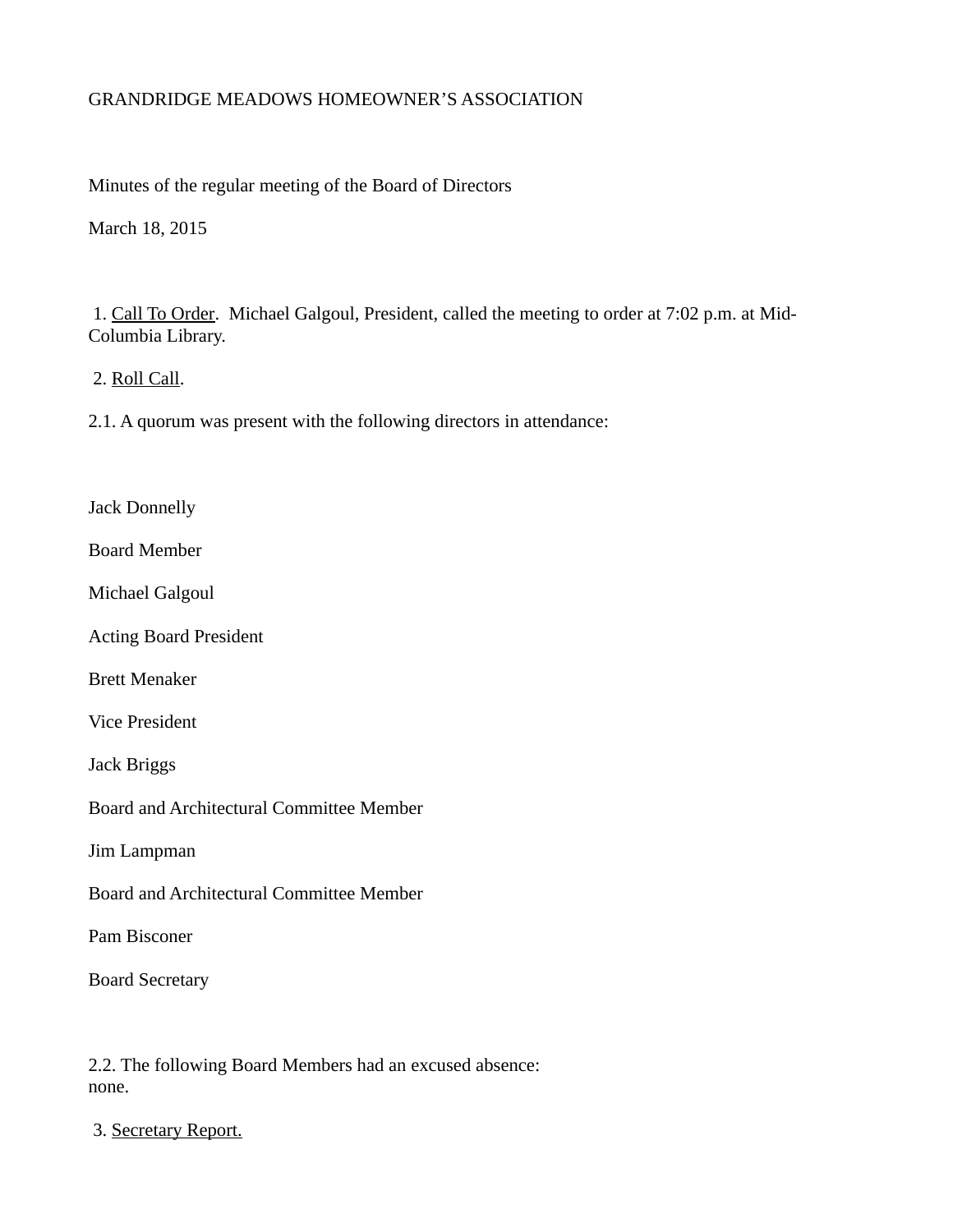3.1 Approval of Minutes. The minutes of the regular meeting of the Board of Directors from December 10, 2014 were discussed. Jack Briggs moved that there be one change in Section 5.2 that the ACC members must agree on violations by majority vote. Jack Briggs moved that this change be made and Pam Bisconer seconded and the motion passed unanimously. Brett moved and Jim Lampman seconded the motion that the minutes of the regular meeting of the Board of Directors from December 2014 be approved. The motion passed unanimously. Pam asked for a motion to approve the February 2015 minutes. Jack Briggs moved and Brett seconded and the motion passed unanimously with the stipulation being made that the February meeting was a special meeting called by Jack Briggs to discuss one issue.

3.2 Nomination and election of Replacement Board Members to Serve until Annual Membership Meeting. There was discussion that the Association is seeking two board members -- a treasurer and a board member at large. Pam indicated that since the previous Treasurer left we have had no interest among homeowners to fill this position so we are now paying for these services. No one present at the meeting was interested in serving on the board. Michael stated that his hope was that one of these new board members might then be elected in June when all board positions are up for election.

## 4. Financial Report.

4.1 Financial Report – February 28, 2015. Michael stated that the HOA had \$6,725 in income from January 1, 2015 through February 2015. Our total expenses were \$1,177.02 and our net income was \$5,547.98. The balance in our checking account is \$42,622.48. Michael also said that 94 home owners out of 140 have paid their 2015 dues. Michael stated that notices will be sent out for those who have not paid and they will have an interest penalty. Jack Briggs asked if board members could receive a copy of the budget before the meeting. Michael said he will send the first quarter budget to all board members prior to the meeting.

4.1.2 Administrative and bookkeeping services. Jack Briggs obtained a bid for these services from Crown Properties which included bookkeeping and violation administration. This item will be discussed at the June 2015 meeting.

4.2 Discussion and Approval of HOA Reserve Account Strategy as Required by RCW 64.38.065. Jack Briggs stated that the reserve account is not required by RCW 64.38.065 but recommended. The purpose of the reserve account is putting money away for unanticipated events. Discussion was tabled with a recommendation to be made at the next meeting by the Finance Committee.

4.3 Update on attorney preparing a lien on any delinquent account more than 3 years old. Michael stated that we now have a total of four liens for four homes that owe more than \$1,000 in dues. He said that with the exception of a foreclosure a homeowner can't sell a home and not pay us because any dues or fees owed will be subtracted before the homeowner gets any proceeds.

4.4 Deadline on annual dues payments and imposing a penalty if deadline is missed. The board discussed imposing a penalty in addition to interest fees if dues are late. Jack Briggs moved that 15 days after the due date we impose a \$25 fine with interest for dues payments starting in 2016. Jim Lampman seconded. The motion passed unanimously.

5. Architectural Control Committee Report.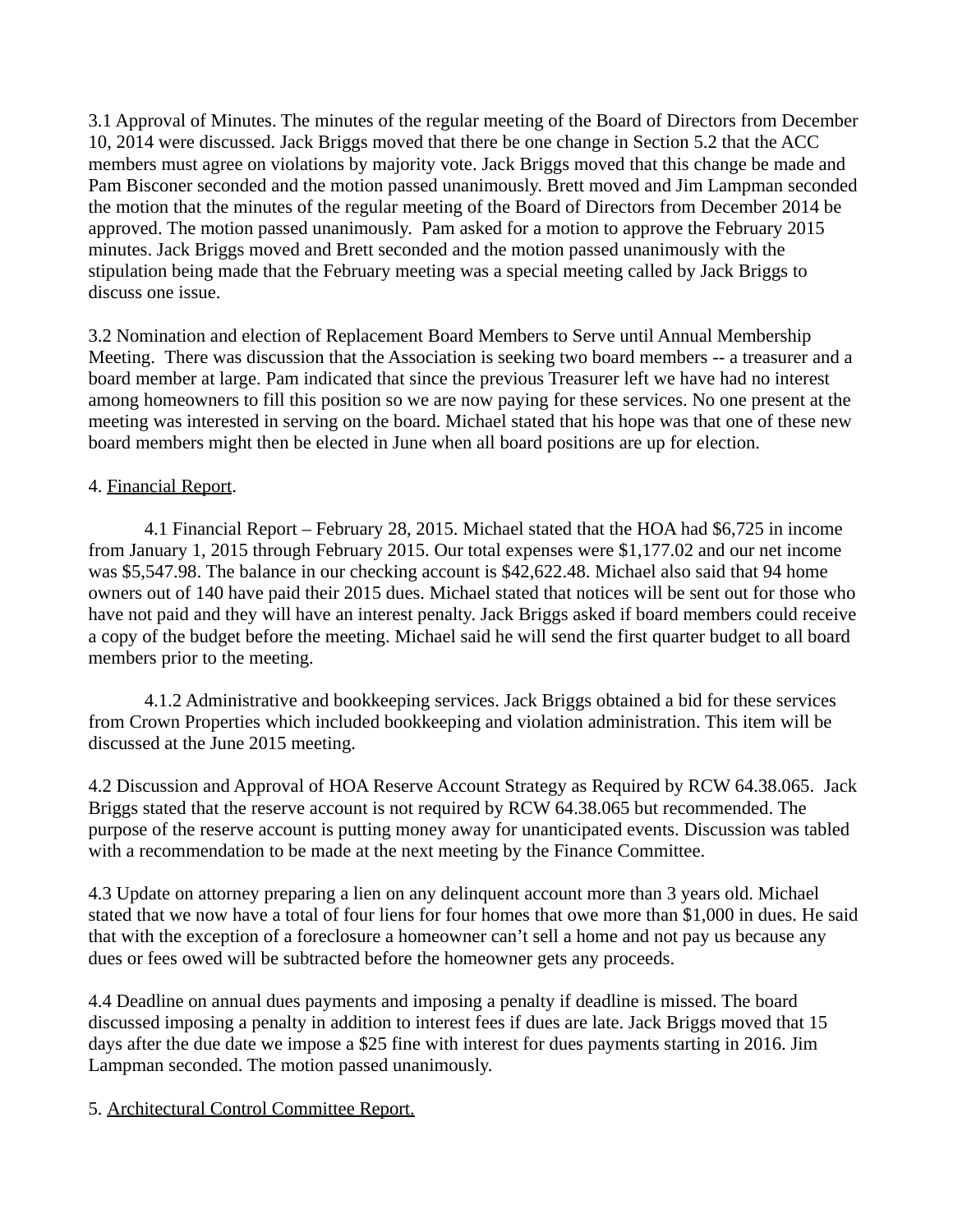5.1 Report on ACC Violation Letters. Jim Lampman stated that 151 violation letters were sent in 2014. Of those, 32 were fines and 24 of those were paid. There are 12 outstanding fines.

5.2 Report on Fence Staining along Center Parkway. Jack Briggs reported that letters have been sent to 17 homes along Center Parkway and seven homeowners have responded. The association is willing to pay for staining the fences that front on Center Parkway. Jim Lampman and Jack Briggs may have to go door-to-door to obtain responses from the remaining homeowners.

5.3 Appointment of a Third Member to the ACC. Jack Briggs moved that Jack Donnelly be appointed to the ACC. Michael seconded and the motion passed unanimously.

5.4 Consideration of Appointment of a Litter Patrol. Some litter has been noticed on the road into our subdivision. Michael asked for volunteers to help pick up litter. Two homeowners volunteered and Michael Galgoul and Jim Lampman also volunteered. Jim stated he would talk to Desert Green and ask that they pick up litter when they provide services and Jim will also ask them about picking up tumbleweeds.

5.5 Contracts Awarded to Desert Green. Jim stated that a maintenance contract was signed in February with Desert Green. There were three bids and Desert Green was the lowest. Jim stated that the rock and drip line along Center Parkway has been redone and looks very nice.

## 6. Old Business.

6.1 Rental request by Tony Tahvili and status of letter the board wrote to Tahvili on his involvement on ACC. Jack Briggs stated that Tony has rented one of his properties in our development and he did not get permission. Jack Briggs moved that we send a letter to Tony accepting the rental on West Clearwater Place and that it state that in the future any rentals must be approved by the board. Michael Galgoul seconded the motion. There was discussion that other homeowners in Grandridge Meadows have indicated they do not want rentals in the development. Motion passed. Jack Briggs will write the letter and send to other members of the board for their review and approval.

6.2 Update on contacting a real estate agent to identify areas for improvement under the control of the HOA that would have the largest positive impact on the selling price of homes. Michael stated that he contacted a realtor and that they don't have a checklist of items that we are not already doing.

6.3 Update on purchase of dog waste bag dispenser. The ACC will discuss this item and report at the next meeting.

## 7. New Business

7.1 Jack Briggs stated that he would like the board meetings to start earlier at 6:30 p.m. Motion made by Jack Briggs to start the board meetings at 6:30 p.m. Michael Galgoul seconded and the motion passed unanimously.

7.2 Jack Briggs stated that he would like to have a more meaningful web page. There was discussion of hiring someone to maintain the web site. Pam indicated that the current cost for the web site is \$40 per year and that she would like to see a picture from a home in our subdivision on the web site and that we would have to determine which house to feature. Item to be discussed at the next meeting.